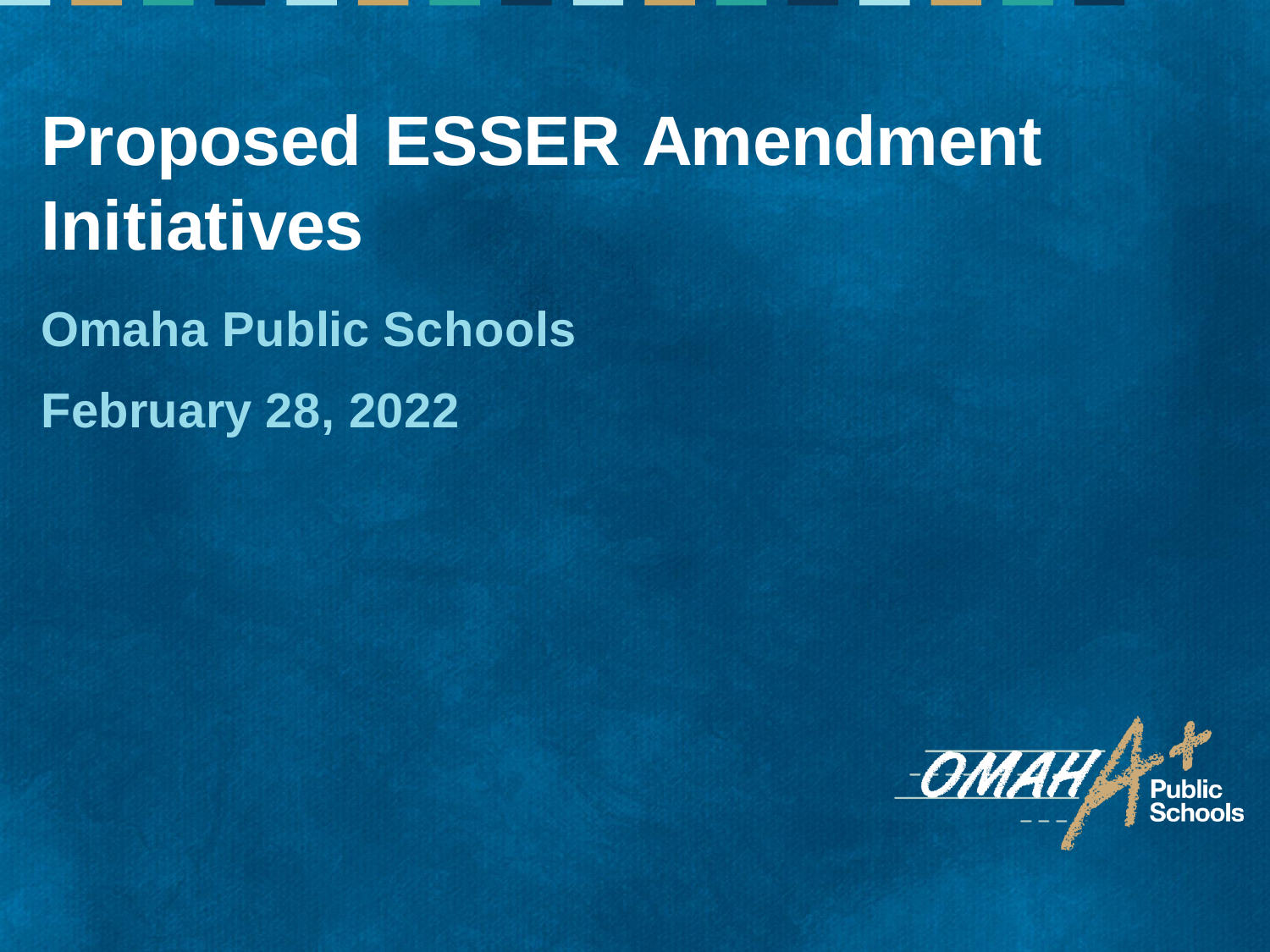## **Proposed ESSER Amendment Initiatives**

### **Pillar I: Academics**

| <b>Teacher Recruitment, Retention, and Advancement</b>                                                                                                                                                                                                                       | <b>Est Cost</b> |
|------------------------------------------------------------------------------------------------------------------------------------------------------------------------------------------------------------------------------------------------------------------------------|-----------------|
| <b>Teacher Advanced Academics - Graduate Program</b><br>Paying for up to 18 hours of graduate college courses for qualifying high school teachers                                                                                                                            | \$2.63m         |
| <b>Accelerating Teacher Learning</b><br>University partnership to provide up to 1,000 teachers up to 9 graduate credit hours<br>of instruction                                                                                                                               | \$5.00m         |
| <b>Student Teacher Stipend</b><br>\$9,000 stipends for student teachers serving in OPS and \$1,500 stipends for their mentor<br>teacher                                                                                                                                      | \$3.95m         |
| <b>Teacher Scholar Program</b><br>Partnership with a university to provide funding to a group of high-achieving students who<br>are seeking to obtain teacher certification. Designed to encourage teacher development in<br>hard-to-fill areas in the District              | \$6.35m         |
| <b>Teacher Academy Project</b><br>Secondary education certification program for individuals that have earned a Bachelor's<br>degree and aspire to become a teacher. The goal is to increase certifications in high-demand<br>areas (e.g., math, science, and world language) | \$0.85m         |
|                                                                                                                                                                                                                                                                              |                 |

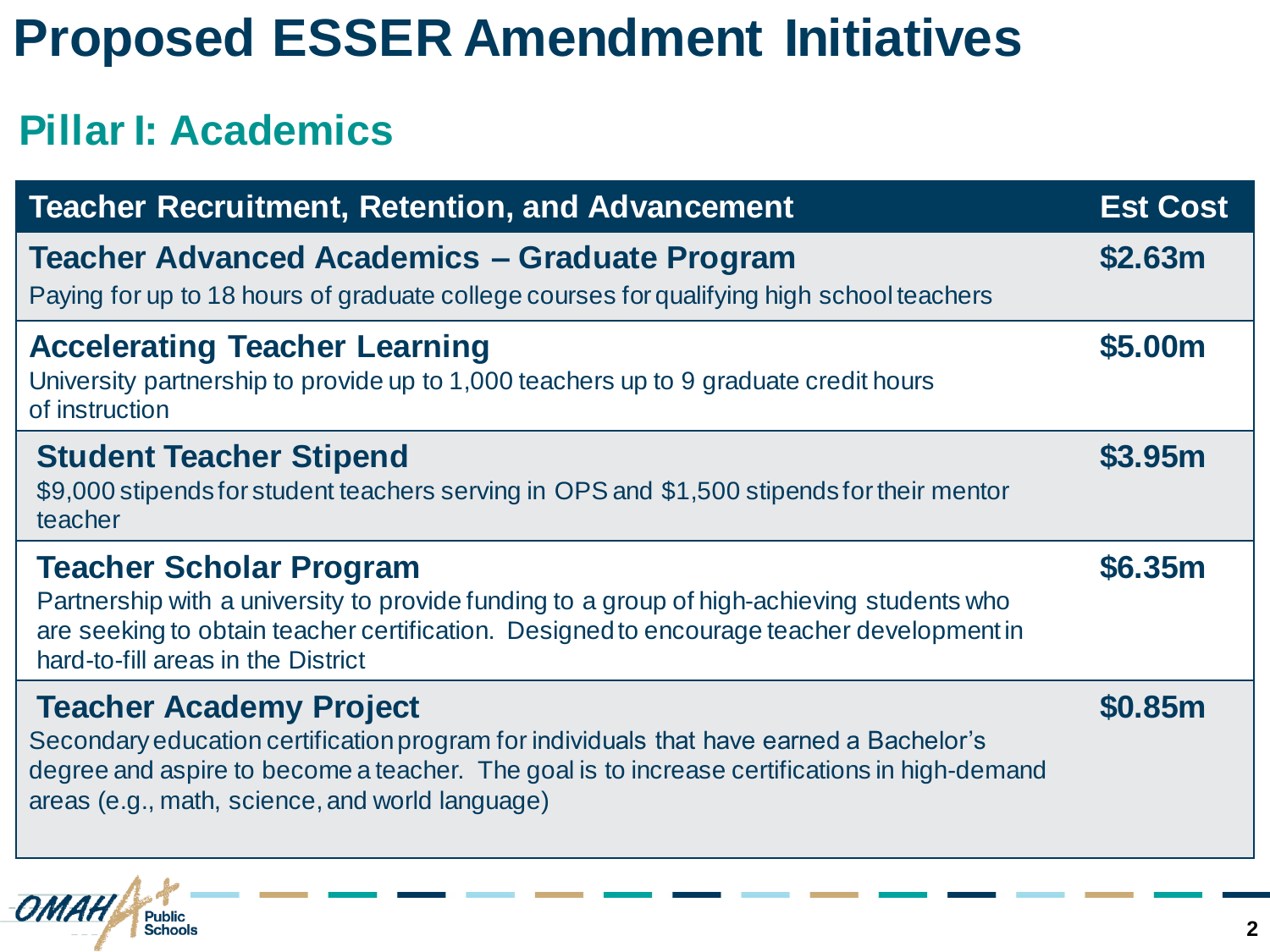## **Proposed ESSER Amendment Initiatives (cont.)**

### **Pillar I: Academics**

| <b>Student Academic Supports</b>                                                                                                                                                                                                                                                 | <b>Est Cost</b> |
|----------------------------------------------------------------------------------------------------------------------------------------------------------------------------------------------------------------------------------------------------------------------------------|-----------------|
| <b>Student Advanced Academics - Dual Enrollment</b><br>Paying for advanced academic tuition and exam fees (e.g., advanced placement, Cambridge,<br>and International Baccalaureate exams) and OPS-approved dual enrollment courses                                               | \$2.35m         |
| <b>Moving Special Education Forward</b><br>Transform service delivery system, purchase an electronic IEP goal progress monitoring<br>system, initiatives to improve student outcomes, and expand professional learning opportunities<br>for teachers, families, and others       | \$0.25m         |
| <b>Summer Book Fair</b><br>Summer book program for each PreK through 6th grade student (7 to 10 books per student)                                                                                                                                                               | <b>\$2.95m</b>  |
| Next Level Learning – Extra $\frac{1}{2}$ Day (Session 1)<br>Expand Next Level Learning to a full day for middle school students                                                                                                                                                 | \$2.55m         |
| <b>Next Level Learning - Additional Curriculum</b><br>Designed to enhance student engagement for elementary and middle school students; will<br>include hands-on, exploratory experiences for students in a camp-like environment with more<br>interactive classroom experiences | <b>\$6.00m</b>  |
|                                                                                                                                                                                                                                                                                  |                 |